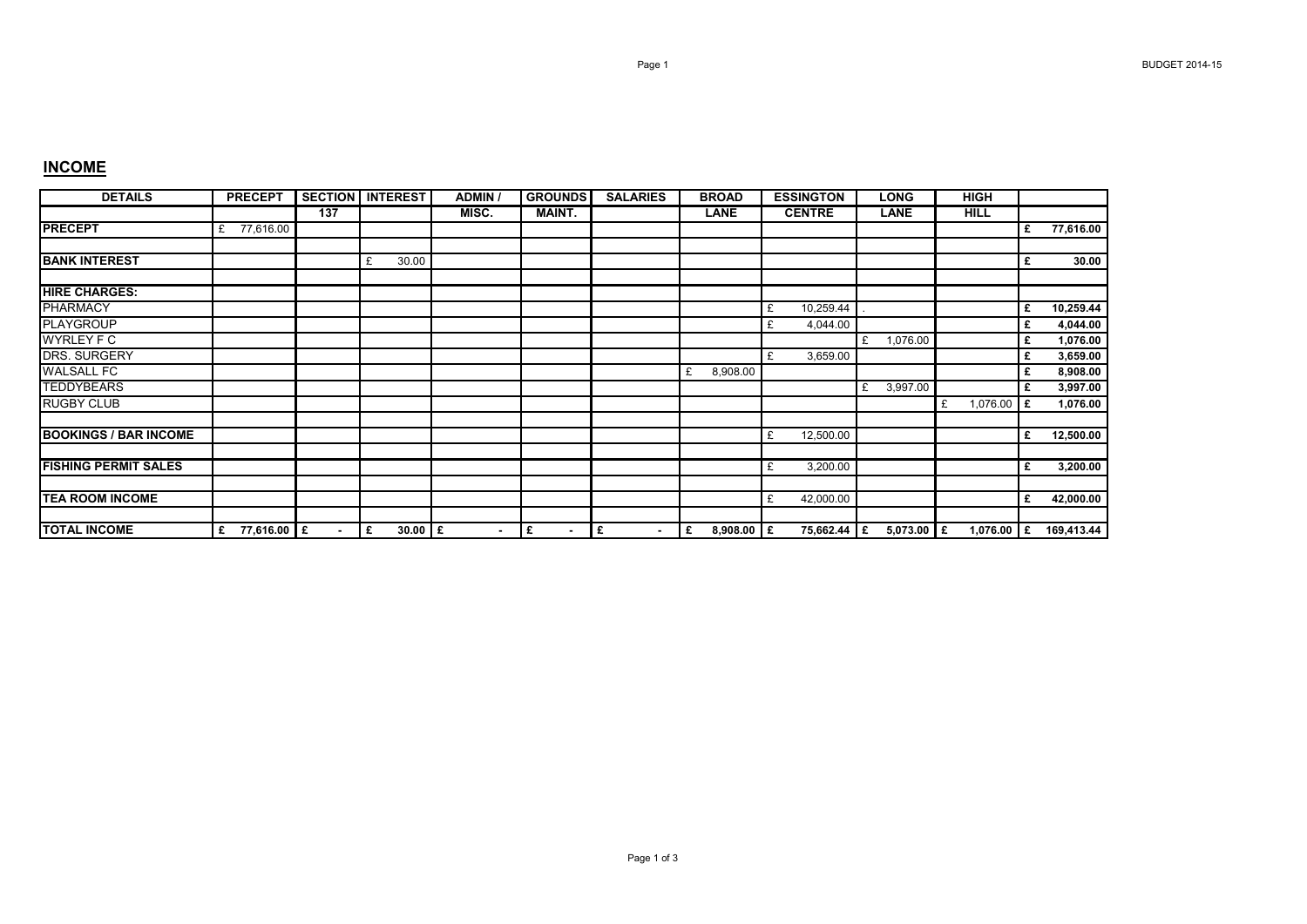## **EXPENDITURE**

| <b>DETAILS</b>                             | <b>PRECEPT</b> |                 | <b>SECTION   INTEREST</b> | <b>ADMIN /</b> | <b>GROUNDS</b>         | <b>SALARIES</b> | <b>BROAD</b> | <b>ESSINGTON</b>  | <b>LONG</b>             | <b>HIGH</b> | <b>TOTAL</b>    |
|--------------------------------------------|----------------|-----------------|---------------------------|----------------|------------------------|-----------------|--------------|-------------------|-------------------------|-------------|-----------------|
|                                            |                | 137             |                           | MISC.          | <b>MAINT.</b>          |                 | <b>LANE</b>  | <b>CENTRE</b>     | LANE                    | <b>HILL</b> |                 |
| <b>SALARIES:</b>                           |                |                 |                           |                |                        |                 |              |                   |                         |             |                 |
| <b>CLERK(Inc NI &amp; Pension Contrib)</b> |                |                 |                           |                |                        | £<br>26,479.00  |              |                   |                         |             | 26,479.00<br>£  |
| ECC                                        |                |                 |                           |                |                        | £<br>4,430.00   |              |                   |                         |             | £<br>4,430.00   |
| ECC (Odd jobs)                             |                |                 |                           |                |                        | £<br>5,000.00   |              |                   |                         |             | £<br>5.000.00   |
| <b>TEA ROOM</b>                            |                |                 |                           |                |                        | £<br>31,664.00  |              |                   |                         |             | £<br>31,664.00  |
|                                            |                |                 |                           |                |                        |                 |              |                   |                         |             |                 |
| <b>RATES</b>                               |                |                 |                           |                |                        |                 |              | £<br>7,510.00     |                         |             | 7,510.00<br>£   |
| <b>UTILITIES</b>                           |                |                 |                           |                |                        |                 |              |                   |                         |             |                 |
| GAS                                        |                |                 |                           |                |                        |                 |              | £<br>9,156.00     |                         |             | 9,156.00<br>£   |
| <b>ELECTRICITY</b>                         |                |                 |                           |                |                        |                 |              | £<br>7,212.00     | £ 12,192.00             |             | 19,404.00<br>£  |
| <b>WATER</b>                               |                |                 |                           |                |                        |                 |              | £<br>3,000.00     |                         |             | £<br>3,000.00   |
| <b>TELEPHONE/INTERNET</b>                  |                |                 |                           |                |                        |                 |              | £<br>960.00       |                         |             | £<br>960.00     |
|                                            |                |                 |                           |                |                        |                 |              |                   |                         |             |                 |
| <b>ADMINISTRATION:</b>                     |                |                 |                           |                |                        |                 |              |                   |                         |             | £               |
| <b>MAGAZINE AD</b>                         |                |                 |                           | £<br>200.00    |                        |                 |              |                   |                         |             | £<br>200.00     |
| MEMBERSHIPS / DONATIONS                    |                | £<br>800.00     |                           | £<br>650.00    |                        |                 |              |                   |                         |             | £<br>1,450.00   |
| PETTY CASH                                 |                |                 |                           | £<br>1,200.00  |                        |                 |              |                   |                         |             | £<br>1,200.00   |
| <b>INSURANCE</b>                           |                |                 |                           | £<br>5,500.00  |                        |                 |              |                   |                         |             | £<br>5,500.00   |
| <b>CHAIRMANS ALLOWANCE</b>                 |                |                 |                           | £<br>400.00    |                        |                 |              |                   |                         |             | £<br>400.00     |
| <b>CIVIC SUNDAY</b>                        |                |                 |                           | £<br>2,500.00  |                        |                 |              |                   |                         |             | 2,500.00<br>£   |
| <b>AUDIT FEE</b>                           |                |                 |                           | £<br>850.00    |                        |                 |              |                   |                         |             | £<br>850.00     |
| <b>REFUSE / SANITARY EQUIPMENT</b>         |                |                 |                           | £<br>3,300.00  |                        |                 |              |                   |                         |             | 3,300.00<br>£   |
| <b>CLEANING MATERIALS</b>                  |                |                 |                           | £<br>500.00    |                        |                 |              |                   |                         |             | 500.00<br>£     |
| <b>BAILIFFS &amp; OTHER HONORARIUM</b>     |                |                 |                           | £<br>720.00    |                        |                 |              |                   |                         |             | 720.00<br>£     |
| <b>ELECTION CONTINGENCY</b>                |                |                 |                           | £<br>1,000.00  |                        |                 |              |                   |                         |             | £<br>1,000.00   |
| <b>MISCELLANEOUS ITEMS</b>                 |                |                 |                           | £<br>3,500.00  |                        |                 |              |                   |                         |             | £<br>3,500.00   |
| <b>TRAINING</b>                            |                |                 |                           | £<br>300.00    |                        |                 |              |                   |                         |             | £<br>300.00     |
|                                            |                |                 |                           |                |                        |                 |              |                   |                         |             |                 |
| <b>GROUNDS MAINTENANCE</b>                 |                |                 |                           |                | £ 5,000.00             |                 |              |                   |                         |             | 5,000.00<br>£   |
|                                            |                |                 |                           |                |                        |                 |              |                   |                         |             |                 |
| <b>BUILDING MAINTENANCE</b>                |                |                 |                           |                |                        |                 |              | £<br>$2,000.00$ £ | 1,000.00                |             | £<br>3,000.00   |
|                                            |                |                 |                           |                |                        |                 |              |                   |                         |             |                 |
| PHASE 8 REFURBISHMENT                      |                |                 |                           |                |                        |                 |              | £<br>20,000.00    |                         |             | £<br>20,000.00  |
|                                            |                |                 |                           |                |                        |                 |              |                   |                         |             |                 |
| <b>TEA ROOM EXPENDITURE</b>                |                |                 |                           |                |                        |                 |              | £<br>10,500.00    |                         |             | 10,500.00<br>£  |
|                                            |                |                 |                           |                |                        |                 |              |                   |                         |             |                 |
| <b>TOTALS</b>                              | £              | £<br>$800.00$ £ |                           | £              | 20,620.00 £ 5,000.00 £ | 67,573.00 E     |              | £                 | 49,160.00 £ 13,192.00 £ |             | 167,523.00<br>E |
|                                            |                |                 |                           |                |                        |                 |              |                   |                         | -1          |                 |